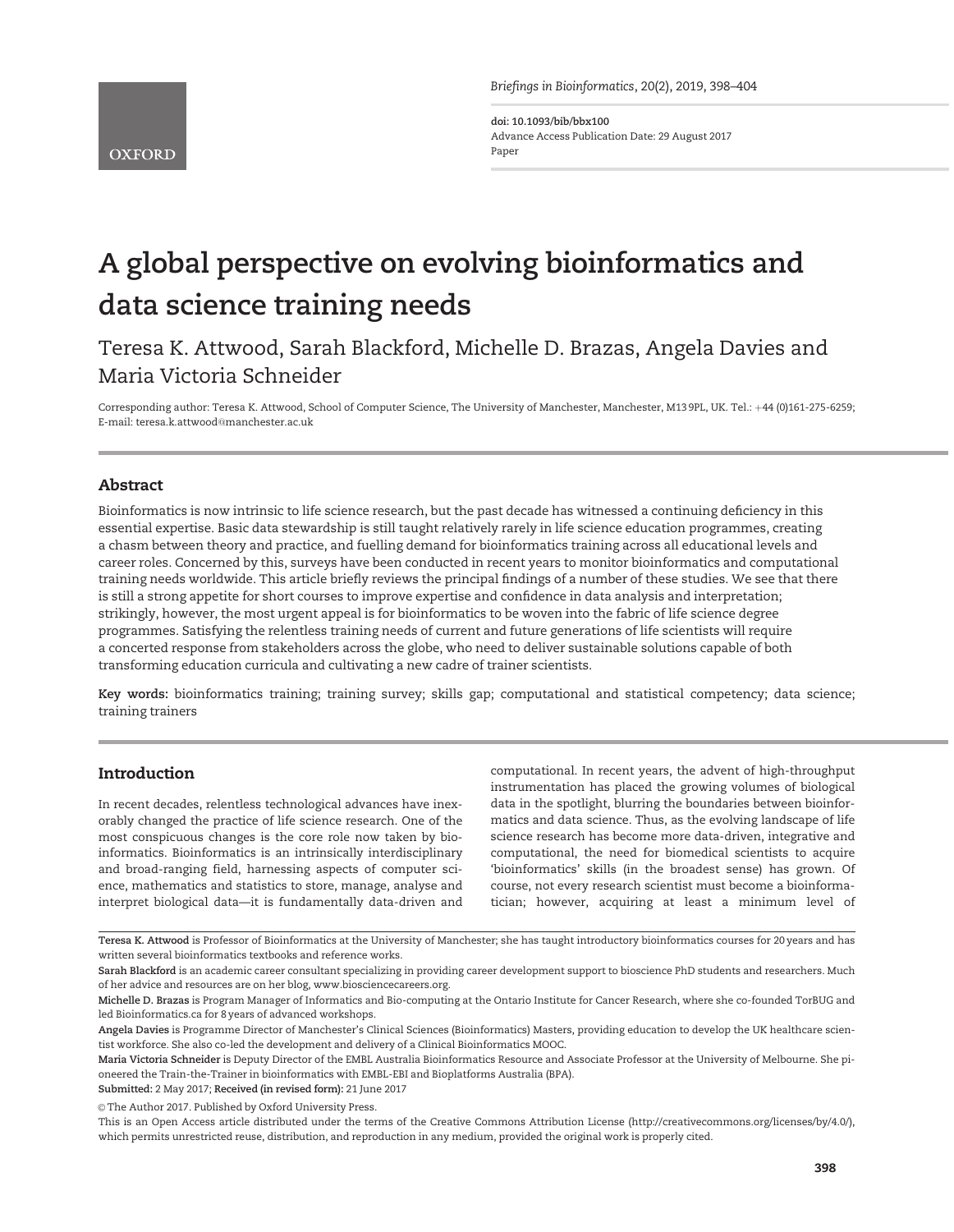Table 1. Questions used to survey the bioinformatics training needs of the SEB community

#### Survey questions

- 1 What is your position/job title?
- 2 What is your main research discipline?
- 3 In which research institute/university/organization and in which country?
- 4 Which bioinformatics databases, software tools, analysis packages and/or interpretation techniques do you currently use in your research and for what purpose?
- 5 How confident are you using bioinformatics databases, tools, techniques, etc.?
- 6 How have you acquired bioinformatics knowledge/skills (past and present)?
- 7 Which bioinformatics skills training would you most value (e.g. database selection, software tools, analysing and interpreting data)?
- 8 How would you prefer training to be delivered to you?
- 9 Any other comments you would like to add?

computational skills can help life and computational scientists to communicate and interact with one another more effectively, and improve critical thinking about research findings [\[1](#page-5-0), [2\]](#page-5-0). Even experienced bioinformaticians—many of whom are selftaught—need to garner new skills to keep up with leading-edge technologies, or to reinforce knowledge they gained in the past. To remain current in their particular fields and able to develop new algorithms and tools in response to the continually shifting technological and computational sands, software developers must also have ongoing access to training programmes that address their advanced skill-development needs.

Against the backdrop of this fast-moving field, the challenges for bioinformatics education and training have increased, and a widening skills gap has been witnessed amongst life scientists [\[3–](#page-5-0)[8](#page-6-0)]. Although rudimentary programming, use of bioinformatics tools and databases and statistical principles have appeared in some life science education programmes [[9–11](#page-6-0)], basic data science is still relatively rare in bioscience curricula, creating a profound gap between theory and practice. In consequence, it is not uncommon for students to progress to research without adequate mathematical and computational foundations. This situation has generated significant concern, stimulating a range of surveys across academia, research institutes, professional bodies and industry, aiming to take the pulse of training needs worldwide. In the following pages, we discuss—at a purely qualitative level—the main conclusions from several of these surveys, and consider what progress has been made.

#### The surveys

#### SEB survey, 2013

In 2013, the Society for Experimental Biology (SEB) worked with the Global Organisation for Bioinformatics Learning, Education and Training (GOBLET) [\[12\]](#page-6-0) to run a simple survey, aiming to capture a high-level picture of training needs within the SEB's community of experimental biologists. To encourage participation, the questionnaire was deliberately brief: the questions focused on how bioinformatics training and education had been received; the level of confidence in using bioinformatics resources; how training should be delivered; and the skills most needed (Table 1).

The survey attracted  $\sim$ 200 responses, from postgraduate students and technical staff, through to senior academics and managers. Of these, most (76%) considered their bioinformatics skills to be self-taught; only 20% reported having acquired their skills during university courses or programmes. In terms of their ability to use bioinformatics resources, 57% lacked confidence. Most respondents (67%) pointed to data analysis and interpretation as the greatest training needs, the majority (88%) preferring stand-alone workshops as the means of delivering bioinformatics training. Many also favoured access to online learning, and placed particular emphasis on the added value of tutor-supported options.

#### GOBLET survey, 2014

Trends in these results were sufficiently interesting to prompt GOBLET to spread the questionnaire more widely through its partner organizations (in Europe, North America, Africa, Asia and Australia) to try to determine whether the findings were general across global communities of life and computational scientists. The wider survey attracted  ${\sim}500$  responses from the full science career trajectory, and a range of roles and niches (i.e. the survey was not limited to wet-lab researchers but also acquired feedback from bioinformaticians, mathematicians, computer scientists, biophysicists and so on) [[13](#page-6-0), [14](#page-6-0)]. Of these,  $\sim$ 64% considered themselves self-taught, having acquired their bioinformatics skills via peer support, online courses, professional workshops, etc.; 33% said they had received their training via university programmes; 57% lacked confidence in their ability to use bioinformatics resources. Many (54%) regarded statistics and data analysis/interpretation as their greatest training needs, the majority (65%) preferring stand-alone workshops and summer schools as the means of training delivery. University programmes were noticeably less popular (10%) as future routes for bioinformatics training.

#### ABPI surveys, 2008 and 2014

During the past decade, the Association of the British Pharmaceutical Industry (ABPI), in collaboration with the BioIndustry Association (BIA), has also conducted surveys to try to understand current and future skill needs of the pharmaceutical industries, and to see how these are changing over time [\[6,](#page-5-0) [7](#page-6-0)]. Responses were solicited from a range of pharmaceutical companies, contract research organizations and small and medium enterprises. Interestingly, the major issues identified in 2008 included basic mathematical capability and the ability to apply scientific and mathematical knowledge. However, whilst a dearth of mathematical (especially statistical) skills was also highlighted in the 2014 survey, additional areas of concern relating to computational skills, including bioinformatics, data mining and health informatics (which involves use of electronic medical records, data mining, health app design and development, etc.), were not even raised as future concerns in 2008 [[7](#page-6-0)].

#### ELIXIR-UK industry survey, 2014

As part of its contribution to the ELIXIR infrastructure for life science information, ELIXIR-UK also conducted an industry survey (<http://www.elixir-uk.org/industry-engagement>), aiming to gain insights into training needs from an industrial perspective. Bioinformaticians and wet-lab scientists were targeted separately (71 and 86 respondents, respectively), with questions about their expertise in writing data analysis scripts, their degree of comfort with statistics, the skills they needed to be able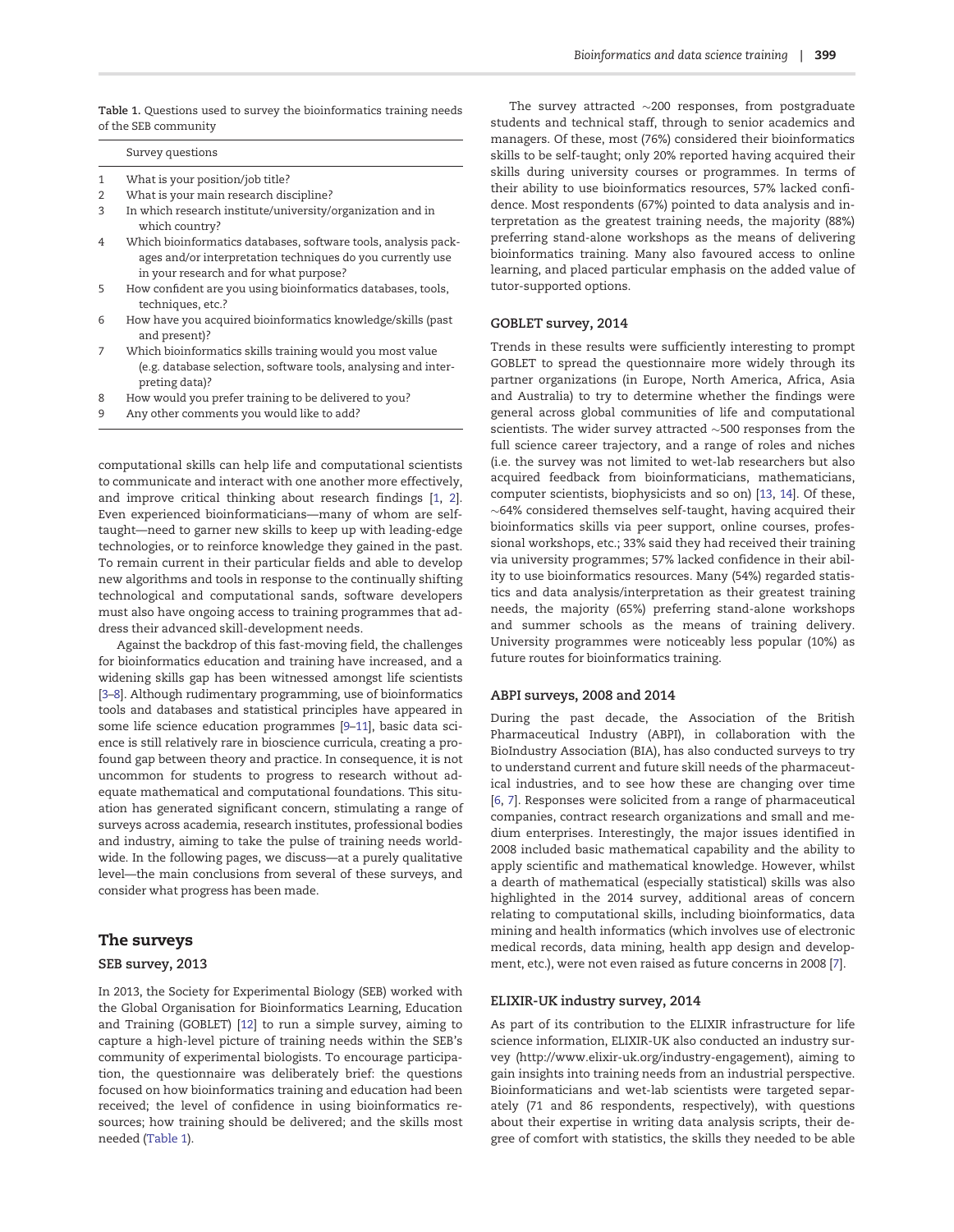Table 2. The 13 computational research and training needs investigated in the NSF survey

| Computational research and training needs of NSF DBS investigators |                                            |  |  |  |  |
|--------------------------------------------------------------------|--------------------------------------------|--|--|--|--|
| Research needs                                                     | Training and support needs                 |  |  |  |  |
| Publish data to the community                                      | Data management and<br>metadata            |  |  |  |  |
| Sufficient data storage                                            | Bioinformatics and data<br>analysis        |  |  |  |  |
| Share data with colleagues                                         | Basic computing and scripting              |  |  |  |  |
| Updated analysis software                                          | Integration of multiple data<br>types      |  |  |  |  |
| Search for data and discover<br>relevant data sets                 | Scaling analysis to cloud/HPC<br>computing |  |  |  |  |
| Multistep analysis workflows<br>or pipelines                       |                                            |  |  |  |  |
| High-performance computing                                         |                                            |  |  |  |  |
| Cloud computing                                                    |                                            |  |  |  |  |

to work more effectively and the preferred method of training delivery.

The analysis showed that 74% of wet-lab scientists had no programming experience (86% used Microsoft products like Excel for data analysis); 58% were not confident in their use of statistical methods (some were not even sure what statistical know-how they needed). This cohort considered expertise in data visualization (65%), statistics (61%) and data manipulation (58%) most important to acquire; 70% of bioinformaticians also sought training in statistics and data analysis methods. A majority of wet-lab scientists and bioinformaticians (61 and 51%, respectively) wanted their training to be delivered face-to-face, onsite, many also requesting online learning modules (43 and 56%, respectively). Most wet-lab scientists reported working with bioinformaticians, but 35% said they had no bioinformatician/statistician from whom to get support.

#### NSF survey, 2016

In 2016, a needs assessment was conducted of principal investigators funded by the National Science Foundation (NSF) Directorate of Biological Sciences (DBS) [\[15](#page-6-0)]. The survey focused on 13 computational aspects of research (high-performance and cloud computing, workflows, analysis software, data storage, etc., Table 2), examining both infrastructural and training needs across research areas, research group sizes and DBS divisions (namely, Biological Infrastructure, Environmental Biology, Integrative Organismal Systems and Molecular and Cellular Biosciences).

Of 704 respondents, 90% reported that they were (or would be within 3 years) analysing large data sets. Amongst their computational research and infrastructural needs, they confirmed that data publishing, data storage, data sharing and data analysis software were most important for their work. Interestingly, across all research disciplines, group sizes and BDS divisions, the greatest reported unmet needs were for training on integration of multiple data types (89%), data management and metadata (78%) and scaling analysis to cloud/High-Performance Computing (HPC) (71%).

#### EMBL-ABR survey, 2016

In 2016, EMBL-Australia Bioinformatics Resource (ABR) reformulated the NSF survey, aiming to get an overview of the bioinformatics and computational biology research and training needs of life and medical scientists across Australia [\[16\]](#page-6-0). Amongst 123 respondents, the most important research needs were confirmed to be access to updated analysis software (91%), multistep analysis workflows/pipelines (82%) and high-performance/ cluster computing (76%).

When specifically asked about training, the most pressing needs highlighted by respondents were in bioinformatics and analysis support (89%), basic programming and scripting (78%), data management and metadata (72%) and integrating multiple data types (67%). Fewer than 50% considered their training needs were being met by their institutional or national services.

### Understanding the training needs identified in the surveys

The proliferation of surveys bears witness to a growing concern about the computational and statistical competence of scientists across a range of disciplines, but especially in the life sciences. On one level, the narrative revealed by their collective results is straightforward. Nevertheless, these broad brushstrokes conceal a number of complex factors, the interplay between which will have influenced the survey responses, and must be considered when trying to understand the genuine training needs of specific audiences. For example, the time available for training is likely to have determined how individuals have received bioinformatics training in the past (whether focused and deep, broad and shallow, etc.); it is also likely to have shaped the level of confidence they have achieved in using bioinformatics tools and resources; it probably dictates what skills they still need (e.g. foundational or niche), and how they would prefer to acquire bioinformatics training in the future. Similarly, the background knowledge, profession and career level of individuals is likely to have determined their reasons for seeking training, how confident they are in using bioinformatics tools and resources, the skills they still need and their preferred format for future training.

Alongside factors that may have influenced individuals' responses, it is also important to consider how the questions were phrased if we are to arrive at meaningful conclusions. For example,  $\sim$ 75% of respondents to the GOBLET survey were beyond MSc/PhD stage [\[13](#page-6-0), [14\]](#page-6-0). Hence, when asked, 'How would you prefer training to be delivered to you?', the responses were more likely to have favoured face-to-face courses/workshops and online resources because, in later career stages, university degree programmes are generally no longer the most relevant or practicable vehicles for learning. Phrased differently (e.g. 'What is the most effective way for bioinformatics training to be delivered?'), the question might have elicited rather different answers. Not surprisingly, then, formal degree programmes emerged as the least popular routes for receiving future bioinformatics training, despite their obvious importance in providing fundamental bioinformatics education.

Equally important is what questions were asked. The questions in the SEB/GOBLET surveys were the same (albeit formatted slightly differently), but differed from those used in the NSF/ EMBL-ABR surveys. In particular, questions in the former were largely open-ended, while those in the latter were leading, in the sense that responses were narrowed to a set of predefined research and training needs. In addition, the language used in the surveys was different: e.g. terms such as 'data mining', 'data integration', 'data manipulation', 'data management' and 'metadata' were used, but without a well-defined, shared vocabulary, these terms could have been interpreted differently by respondents.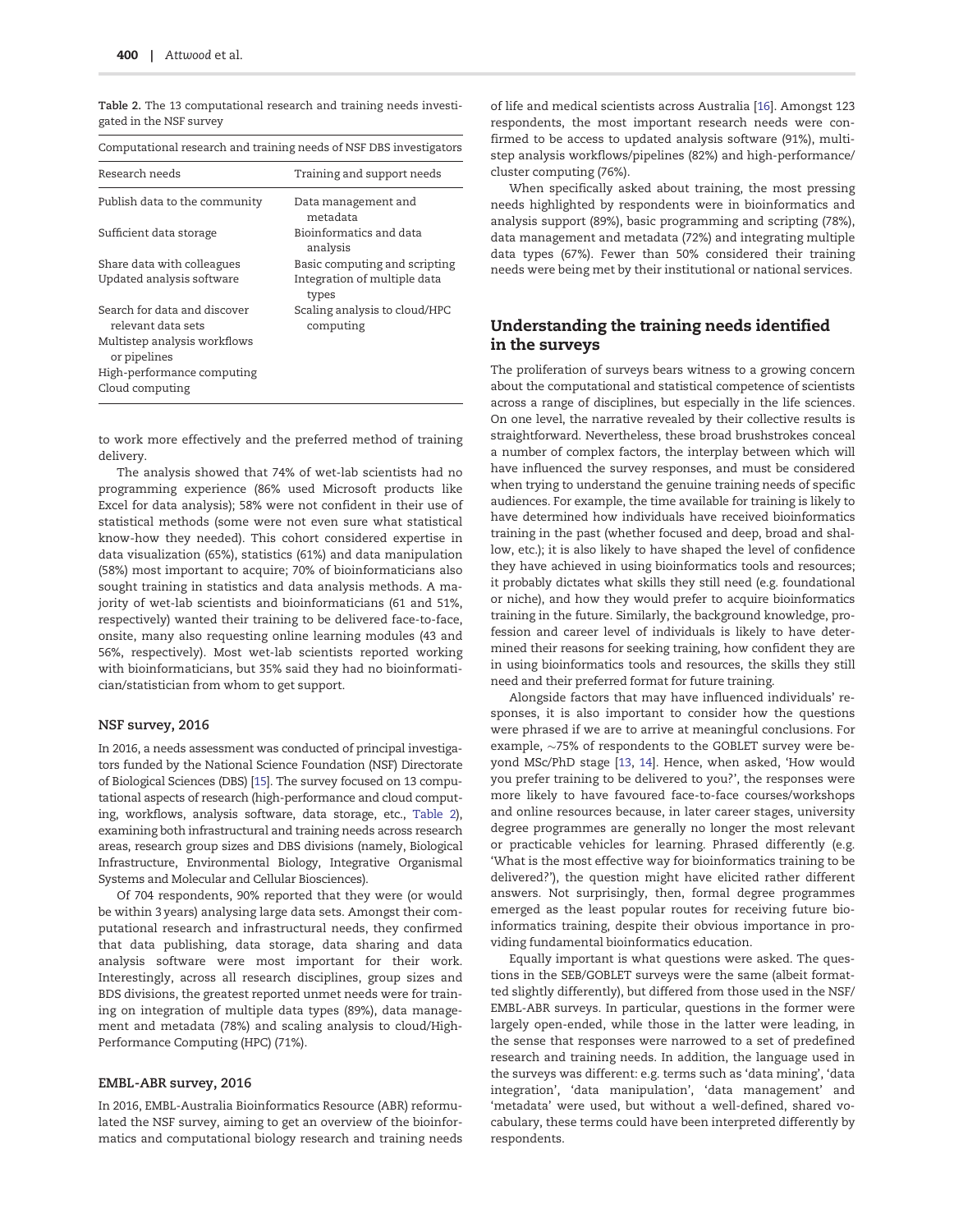|                                                                                         | Training needs                                                          |                                             |                  |                         |                                  |                   |                                          |  |
|-----------------------------------------------------------------------------------------|-------------------------------------------------------------------------|---------------------------------------------|------------------|-------------------------|----------------------------------|-------------------|------------------------------------------|--|
| Survey                                                                                  | Data analysis<br><i>(including</i><br>visualization/<br>interpretation) | Data mining/<br>manipulation/<br>management | Data integration | Scaling to<br>cloud/HPC | Basic program-<br>ming/scripting | <b>Statistics</b> | <b>Bioinformatics</b><br>tools/resources |  |
| SEB 2013<br>GOBLET 2014<br>ABPI 2014<br>ELIXIR 2014<br><b>NSF 2016</b><br>EMBL-ABR 2016 |                                                                         |                                             |                  |                         |                                  |                   |                                          |  |

Table 3. Summary of some of the most important training needs reported in recent surveys

Note: Shaded cells denote needs identified by > 50% of respondents.

### Take-home messages

With these caveats in mind, the survey results nevertheless highlight some consistency in the training gaps across the globe, and preferences for how bioinformatics training should be delivered to plug them. Collectively, the surveys highlight that training needs span a variety of topics. Amongst the needs considered most important were the acquisition of expertise and confidence in data/statistical analysis and interpretation. More broadly, skills in data management, data storage, data integration and data sharing (which might generally be grouped under the umbrella of 'data stewardship' or 'data science') were conspicuous needs in all the surveys conducted since 2013—some common themes are summarized in Table 3. Where preferences were expressed, short face-to-face courses and workshops were the most popular ways to receive training, alongside online resources.

Perhaps the most urgent message, however, was that the next generation of life scientists should be reminded of the importance of bioinformatics and biostatistics throughout their studies, and that the learning process should commence with basic courses at undergraduate level, to introduce and instil the necessary skills at an early stage—ultimately, that bioinformatics should be fully integrated into life science degree programmes.

### The challenge for bioinformatics training

An important issue highlighted by the GOBLET survey was that most respondents had not gained their bioinformatics skills in university programmes [\[14](#page-6-0)]. Consequently, they had turned to peers, institutional or national services and/or short courses at the point of need. Being beyond the stage of formal university education, they preferred just-in-time training, especially via short online modules or face-to-face workshops, to help boost their confidence and to acquire new skills in bioinformatics and data stewardship.

Crucially, the need for bioinformatics training had only become apparent to some respondents after they had already designed their experiments and collected their data. This is both rather late in the research workflow, and suboptimal from a training perspective, because the foundational, broad-based bioinformatics education is not in place to build on, and skills acquired to address a specific need at a particular time are seldom retained. This engenders a cycle of low confidence in trainees, which is amplified if they cannot put their newly acquired skills into regular practice in the weeks and months since their

training. It is therefore not uncommon for trainees to have to repeat courses, having forgotten what they learned previously [\[14\]](#page-6-0).

The earlier computational thinking is introduced, and computational skills are embedded, the greater the likelihood of retention and sustained confidence in trainees. So, while there is still a strong demand for just-in-time training, in the longer term, investment in formal training at undergraduate level (if not sooner) is more likely to promote skill gain and retention [\[14\]](#page-6-0). Similar sentiments have been expressed by other commentators. Eddy [[17\]](#page-6-0), for example, suggested that all biologists should 'learn to do their own data analysis' and also learn 'scripting [as] a fundamental lab skill, like pipetting'. While not all biologists need to master programming, incorporating bioinformatics earlier in the education cycle could help to bring more computationally minded biologists into wet-lab teams to help manage the programming and statistical components of data analyses [\[8](#page-6-0), [14\]](#page-6-0).

At the same time, the global bioinformatics training demand also argues for more and larger cohorts of individuals capable of delivering just-in-time training. Of course, there are already many established academic teachers with computational and/ or statistical backgrounds. However, they will not always have experience in the required, niche-specific bioinformatics topics within their local communities. Moreover, while skilled in delivering traditional didactic coursework for semestered academic courses, they may struggle to adjust their content to short training programmes if they have not received guidance on how best to do so [[18](#page-6-0)]. This situation warrants the development of programmes tailored for future trainers, to help disseminate best practices, to empower new bands of individuals to assuage local training needs and to ensure that trainers' skills are kept up to date.

## Strengthening the global bioinformatics and data science training landscape

Reviewing the outcomes of this diverse set of surveys from the past 5 years suggests that the need for bioinformatics and data science training is both real and urgent, and requires worldwide solutions. Short courses, whether delivered face-to-face or online (e.g. via MOOCs), have become the principal vehicles for plugging skill gaps, and their success (especially in areas such as next-generation sequencing data analysis, software and data 'carpentry' and so on) is a testament to the hard work and dedication of trainers around the globe. However, training provision is hampered both by the late stage at which many researchers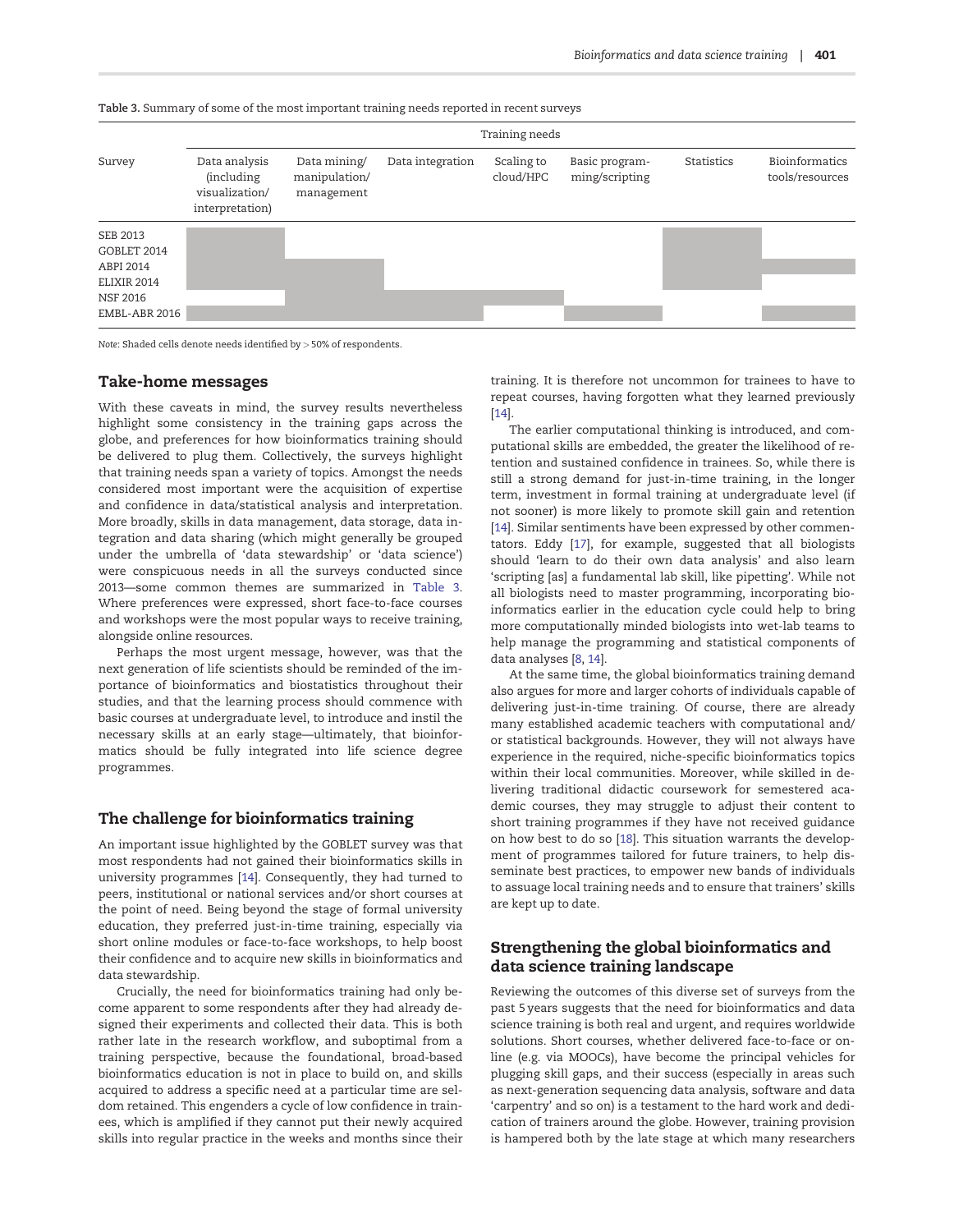seek training, and by the shortage of skilled trainers. Moreover, the ways in which individuals acquire, or wish to acquire, bioinformatics skills changes along their career paths, essentially in proportion to the amount of time they have available, as illustrated in Figure 1.

As highlighted in Figure 1, formal education and point-ofneed training programmes provide complementary routes for the acquisition of bioinformatics and computational skills. Understanding the nature of this interplay should help educators and trainers to design courses and educational resources that better reflect the needs of trainees. For example, the format of current short courses could be revisited and the content segmented into smaller 'bite-sized' chunks for online delivery, to try to facilitate skill uptake and retention at the point-of-need.

Training portals [e.g. ELIXIR's TeSS [\(http://tess.elixir-europe.](http://tess.elixir-europe.org) [org\)](http://tess.elixir-europe.org), GOBLET's Training Portal [\(http://www.mygoblet.org\)](http://www.mygoblet.org) [[19\]](#page-6-0) and the Big Data to Knowledge (BD2K) Training Coordinating Center (TCC)'s Educational Resource Discovery Index, ERuDIte [\(http://bigdatau.org](http://bigdatau.org)), to name just a few], which offer access to training materials in niche bioinformatics and data science topics, could provide better signposting to help guide trainees to the training formats and resources that would best meet their individual needs. Such portals could also be augmented with case studies and facilities to host discussion or 'study groups', where beginners could receive greater encouragement and peer support when learning how to use bioinformatics software tools and databases. Inclusion of short videos and quizzes/self-tests could also prove useful. In addition, creating post-course evaluation or certification methods could help to formalize and standardize the skills gain from, and the quality of, ad hoc training programmes.

The shortage of skilled point-of-need trainers has prompted initiatives and organizations like ELIXIR, GOBLET, H3ABionet [\(http://www.h3abionet.org](http://www.h3abionet.org)) and EMBL-ABR [\(https://www.embl](https://www.embl-abr.org.au)[abr.org.au\)](https://www.embl-abr.org.au) to begin developing and delivering specialized workshops for new and more experienced trainers (Train-the-Trainer workshops), covering not only the specific bioinformatics topics to be taught but also the principles important in providing robust training: how to define learning objectives, how to organize and set up short courses, how to develop and deliver materials, how to evaluate training results and so on [[18](#page-6-0), [20](#page-6-0), [21\]](#page-6-0). These are aspects of teaching to which trainers might otherwise not be exposed; the Train-the-Trainer programme is



Figure 1. How trainees wish to acquire bioinformatics skills changes along the career trajectory. As the time available for training decreases (dotted line), individuals are more likely to move from semester-based academic programmes to shorter face-to-face and online courses that better serve the requisite just-intime training needs (solid line).

thus developing a community of like-minded trainers with which to share experiences and to propagate such best practices and materials.

The dearth of computational skills allied to the data revolution has been recognised as an issue not just for life scientists but also for graduates in many scientific, medical and businessrelated disciplines. This has provided the impetus both for universities to develop new postgraduate programmes in generic data science, and for organizations like the Committee on Data for Science and Technology-Research Data Alliance (CODATA-RDA) to create research data-science summer schools [\(http://](http://www.codata.org) [www.codata.org\)](http://www.codata.org). It also saw the spin-out of Data Carpentry from the highly successful Software Carpentry Foundation [\(https://software-carpentry.org](https://software-carpentry.org)), offering training in core data skills to underpin reproducible research practices ([http://www.](http://www.datacarpentry.org) [datacarpentry.org\)](http://www.datacarpentry.org).

#### Discussion

Regardless of career position or role, skill gaps in computational aspects of biology impede the advancement of research and continue to fuel a global need for bioinformatics education and training. Looking back at the results of their 2005 survey, the ABPI warned, 'It is quite clear that there has been little progress with many disciplines of critical concern to the pharmaceutical and biopharmaceutical industry. While timelines are short between the two surveys, time is also running out' [\[6\]](#page-5-0). Yet, in 2015, they concluded that major mathematical and computational skills gaps were still causing significant problems with the number and quality of candidates available for recruitment [\[7\]](#page-6-0). These findings were echoed in the UK's Biotechnology and Biological Sciences Research Council (BBSRC) and Medical Research Council (MRC) vulnerable skills report [\[22](#page-6-0)], which highlighted bioinformatics and data analytics (including programming and data stewardship) as particularly vulnerable in the biomedical sciences; skills in mathematics/statistics and computational biology were found to be especially lacking at postgraduate and postdoctoral levels, leading to recruitment problems with employers.

Observing the growing gap between the rapid accumulation of life science data and researchers' ability to exploit these data effectively, Chang commented that the \$215 million investment in the US Precision Medicine Initiative did not address 'a worsening deficiency in the scientific community' [\[5](#page-5-0)]. He argued that biologists should have more opportunities to learn bioinformatics skills, to increase the pool of applied bioinformaticians; otherwise, he warned, research will stall [[5](#page-5-0)]. Similarly, Barone et al. [\[15\]](#page-6-0) opined, 'This portends a growing data knowledge gap in biology and challenges institutions and funding agencies to redouble their support for computational training in biology'.

Such is the scale and urgency of currently unmet training needs that it is tempting to consider it a new phenomenon, but this is not the case. Even in the 1990s, the supply of bioinformaticians and computer scientists could not meet the demand for individuals able to analyse and manage the then large quantities of data (which today, in the era of second- and thirdgeneration sequencing technologies, seem trivial by comparison). In light of advancing genomics research, a BBSRC review suggested a need to increase bioinformatics staff by 60% in academia and by 45% in pharmaceutical companies (similar conclusions were drawn in Canada [\[23\]](#page-6-0) and elsewhere). At the time, the shortage of skilled individuals stimulated a muchneeded Research Council investment in studentships, senior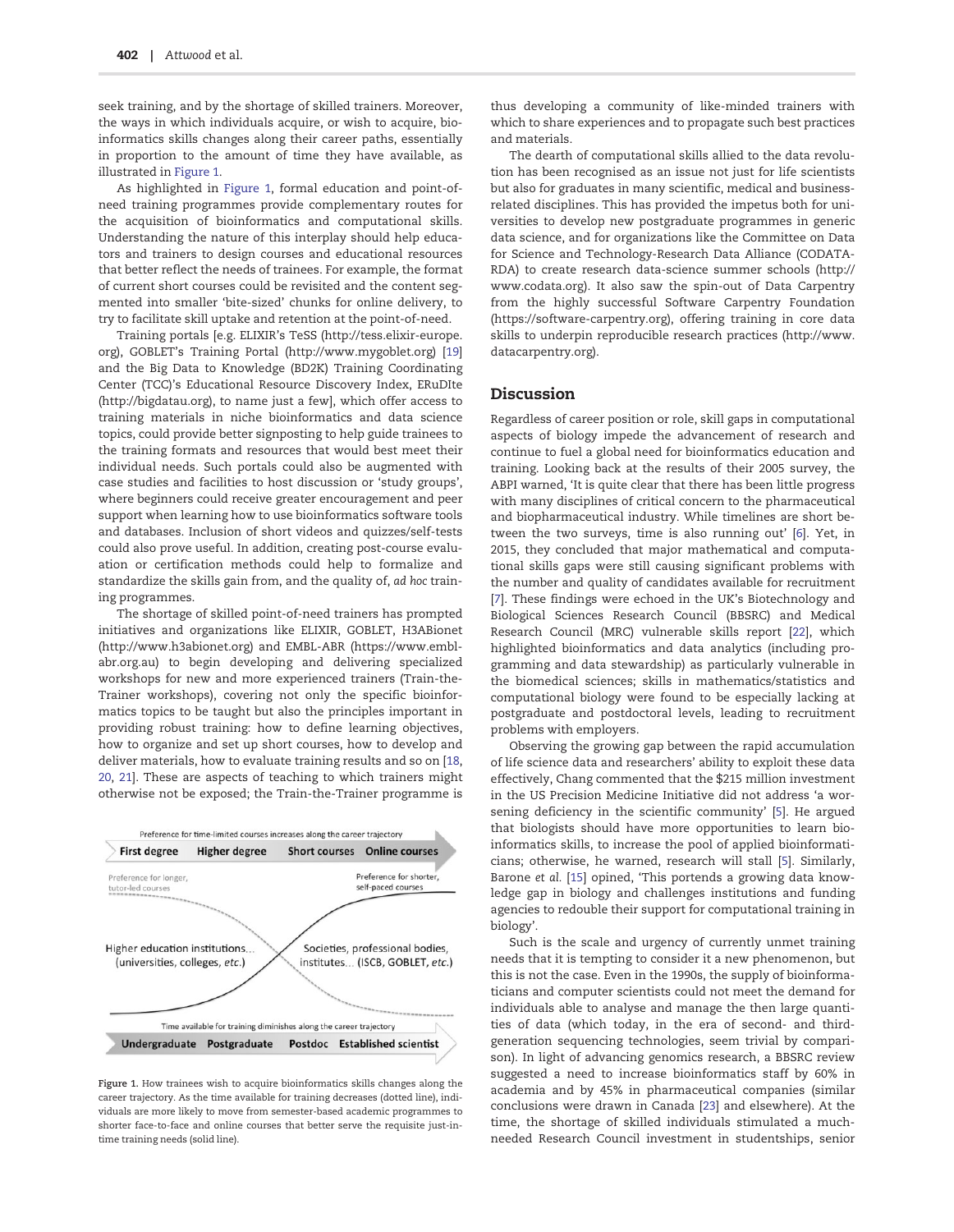<span id="page-5-0"></span>fellowships, summer schools and so on [\[24](#page-6-0)]; MacLean and Miles (1999) observed that similar responses had been made by funding agencies in France, Germany, Switzerland, Australia and the United States. While progress was being made in bioinformatics training provision, however, they urged that 'swift action [was] needed to close the skills gap' [[24\]](#page-6-0) because the growing quantities of data could only fully be exploited with the application of bioinformatics skills.

Brass cautioned that such investment left no room for complacency [[25](#page-6-0)]. Amongst the many hurdles ahead were the difficulty of teaching bioinformatics at undergraduate and postgraduate levels (students often leaving higher-degree courses with only superficial mathematical and computational skills), and the difficulty of finding suitably qualified candidates for lectureship posts. Nevertheless, funding was not sustained and the problems persisted. By 2008, the ABPI suggested that although some progress had been made to enhance the skills and capabilities of students aged 14–19 years, the response from funders of higher-education programmes had been 'patchy' [6]. In 2010, Cummings and Temple [3] continued to emphasize the need for bioinformatics training across the entire spectrum, from novice biologists to expert practitioners; however, Sarkar acknowledged that 'acquiring bioinformatics competency can become a complex endeavor of undecipherable jargon, mathematics and frustration' [\[26\]](#page-6-0).

Lamenting the lack of integration of bioinformatics into senior high-school curricula in 2013, Machluf and Yarden [[27\]](#page-6-0) argued that it is 'playing almost no role in preparing the next generation of information-oriented citizens'. They contended that bioinformatics education must evolve in line with advances in bioinformatics research, informed by dialogues at the interface of bioinformatics curriculum design and teaching and learning processes [[27](#page-6-0)]. Similarly, to address the demand for training, Carvalho and Rustici [4] called for new paradigms in bioinformatics education, both to train scientists to become trainers and to develop new teaching resources (including elearning courses).

Despite the 'swift action' urged by MacLean and Miles almost 20 years ago, the bioinformatics skills gap has not narrowed; in fact, the training deficit is set to widen as the data science revolution takes hold, bringing with it new training imperatives for life scientists of tomorrow. Attempting to tackle this problem, international organizations like GOBLET, ELIXIR, the International Society for Computational Biology (especially via its Computational Biology Education Community of Special Interest; [https://www.iscb.org/iscb-cosis\)](https://www.iscb.org/iscb-cosis), CODATA-RDA, EMBL-ABR and BD2K TCC are increasing their efforts to enlarge the community of trainers and make more bioinformatics training resources available. However, the independent surveys reviewed here suggest that the grass-roots efforts of societies and professional bodies are not likely to be enough. Policy makers and funders must also heed the warning signs and join the discussion on how to ensure that continued bioinformatics skill gaps do not create insurmountable barriers to the progress of research. Universities must continue to strive to bring life science curricula into the digital data era [\[14\]](#page-6-0); but even before students reach university, high schools must also start to play their part to increase the mathematical and computational proficiency of aspiring life scientists. To support the necessary changes to high-school and university education programmes, and to nurture new cohorts of trainer scientists, sustained investment is required—short-term funding bursts, like those witnessed in the 1990s, are not sufficient. Ultimately, lecturers, teachers, trainers, policy makers and funding agencies across

the world must work together to turn the dream of 'swift action' into a tangible, deliverable action plan to quench the global thirst for bioinformatics training.

#### Key Points

- Surveys of global communities of life and computational scientists in the past 5 years show a widening bioinformatics skills gap—the training deficit has not improved over the past 20 years.
- In later career stages, stand-alone workshops and online resources are favoured routes for acquiring training at the point of need.
- To improve skill retention and confidence, bioinformatics should be embedded early, as a core component of life science degree programmes.
- More programmes are needed to train future trainers, to help disseminate best practices and keep trainers' skills up to date.
- A concerted, worldwide response is required from all stakeholders to deliver a tangible action plan, with sustained investment, to transform high-school and university programmes and cultivate a new cadre of trainer scientists.

#### Acknowledgements

The authors thank all the participants of the SEB Bioinformatics Workshop, held in Manchester (2014), and GOBLET 2014 AGM, held in Toronto, who contributed to wide-ranging discussions of the results of the SEB and GOBLET surveys, collectively reported in [[14](#page-6-0)]. The outcomes of those discussions and that report provided a helpful backdrop to the review presented here.

#### Funding

This work and the costs of publication have been generously supported by the GOBLET Foundation, EMBL-ABR, and Biotechnology and Biological Sciences Research Council, Medical Research Council and Natural Environment Research Council grant number BB/L005050/1.

#### References

- 1. Tan TW, Lim SJ, Khan AM, et al. A proposed minimum skill set for university graduates to meet the informatics needs and challenges of the "-omics" era. BMC Genomics 2009; 10(Suppl 3):S36.
- 2. Welch L, Lewitter F, Schwartz R, et al. Bioinformatics curriculum guidelines: toward a definition of core competencies. PLoS Comput Biol 2014;10:e1003496.
- 3. Cummings MP, Temple GG. Broader incorporation of bioinformatics in education: opportunities and challenges. Brief Bioinform 2010;11:537–43.
- 4. Carvalho BS, Rustici G. The challenges of delivering bioinformatics training in the analysis of high-throughput data. Brief Bioinform 2013;14:538–47.
- 5. Chang J. Core services: reward bioinformaticians. Nature 2015; 520:151–2.
- 6. ABPI. Skills needs for biomedical research. Creating the pool of talent to win the innovation race. [http://www.abpi.org.uk/our](http://www.abpi.org.uk/our-work/mandi/Documents/2008-10%20STEM%20Skills%20Review%20Report%20FINAL%20amended2.pdf#search=skills%2520need%2520for%2520biomedical%2520research)[work/mandi/Documents/2008-10%20STEM%20Skills%20Revie](http://www.abpi.org.uk/our-work/mandi/Documents/2008-10%20STEM%20Skills%20Review%20Report%20FINAL%20amended2.pdf#search=skills%2520need%2520for%2520biomedical%2520research)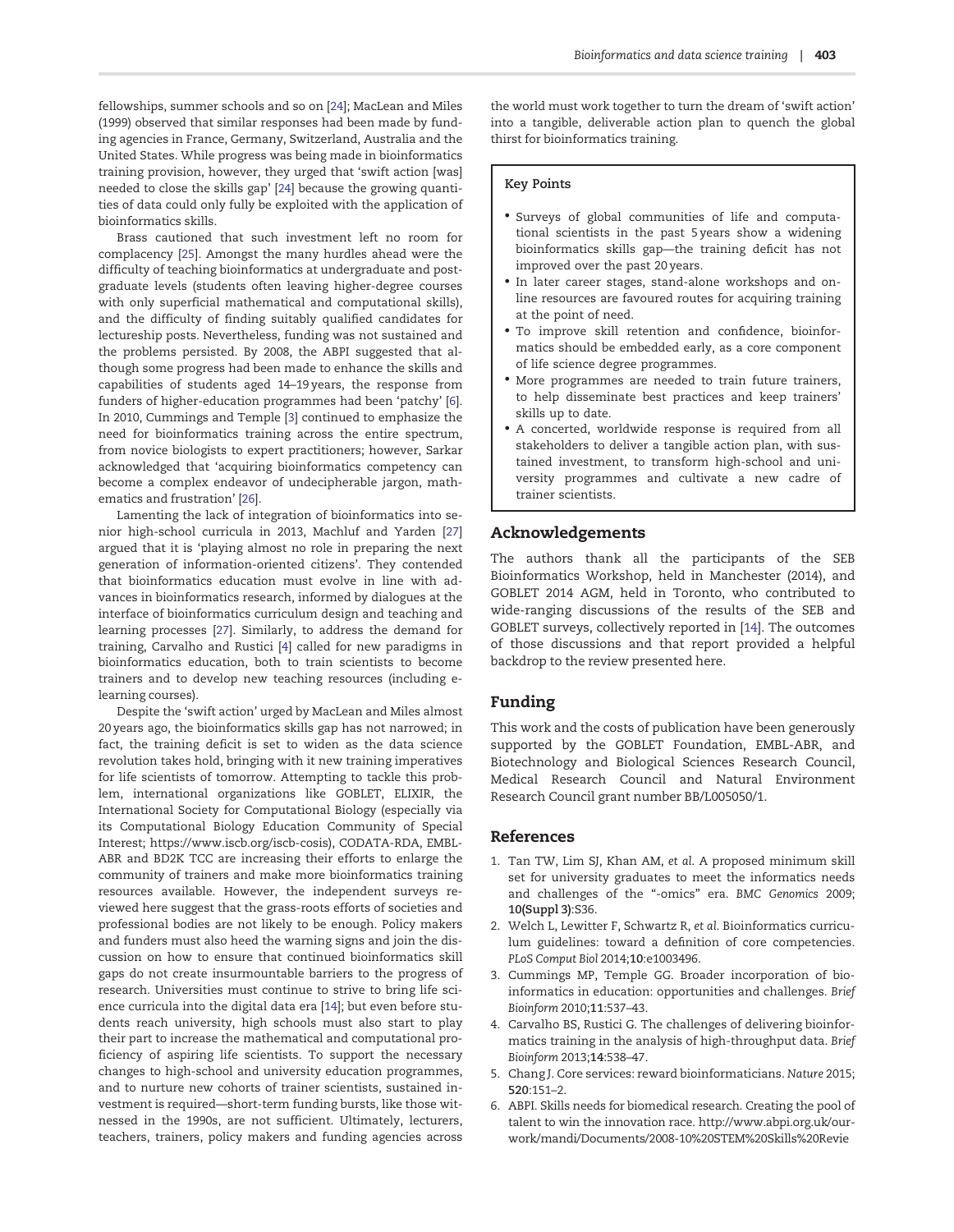<span id="page-6-0"></span>[w%20Report%20FINAL%20amended2.pdf#search](http://www.abpi.org.uk/our-work/mandi/Documents/2008-10%20STEM%20Skills%20Review%20Report%20FINAL%20amended2.pdf#search=skills%2520need%2520for%2520biomedical%2520research)=[skills%2520](http://www.abpi.org.uk/our-work/mandi/Documents/2008-10%20STEM%20Skills%20Review%20Report%20FINAL%20amended2.pdf#search=skills%2520need%2520for%2520biomedical%2520research) [need%2520for](http://www.abpi.org.uk/our-work/mandi/Documents/2008-10%20STEM%20Skills%20Review%20Report%20FINAL%20amended2.pdf#search=skills%2520need%2520for%2520biomedical%2520research)%[2520biomedical%2520research](http://www.abpi.org.uk/our-work/mandi/Documents/2008-10%20STEM%20Skills%20Review%20Report%20FINAL%20amended2.pdf#search=skills%2520need%2520for%2520biomedical%2520research) (28 April 2017, date last accessed).

- 7. ABPI. Bridging the skills gap in the biopharmaceutical industry. [http://www.abpi.org.uk/our-work/library/industry/Documents/](http://www.abpi.org.uk/our-work/library/industry/Documents/Skills_Gap_Industry.pdf) [Skills\\_Gap\\_Industry.pdf](http://www.abpi.org.uk/our-work/library/industry/Documents/Skills_Gap_Industry.pdf) (28 April 2017, date last accessed).
- 8. Brazas MD, Blackford S, Attwood TK. Training: plug gap in essential bioinformatics skills. Nature 2017;544:161.
- 9. Goodman AL, Dekhtyar A. Teaching bioinformatics in concert. PLoS Comput Biol 2014;10:e1003896.
- 10.Libeskind-Hadas R, Bush E. A first course in computing with applications to biology. Brief Bioinform 2013;14:610–17.
- 11.Rubinstein A, Chor B. Computational thinking in life science education. PLoS Comput Biol 2014;10:e1003897.
- 12.Attwood TK, Bongcam-Rudloff E, Brazas MD, et al. GOBLET: The Global Organisation for Bioinformatics Learning, Education and Training. PLoS Comput Biol 2015;11:e1004143.
- 13.SEB/GOBLET Bioinformatics Workshop: An essential tool for experimental biologists. [http://www.mygoblet.org/sites/de](http://www.mygoblet.org/sites/default/files/goblet_events/SEBGOBLETWorkshopReport070714.pdf) [fault/files/goblet\\_events/SEBGOBLETWorkshopReport070714.](http://www.mygoblet.org/sites/default/files/goblet_events/SEBGOBLETWorkshopReport070714.pdf) [pdf](http://www.mygoblet.org/sites/default/files/goblet_events/SEBGOBLETWorkshopReport070714.pdf) (28 April 2017, date last accessed).
- 14.Brazas MD, Brooksbank C, Jimenez RC, et al. A global perspective on bioinformatics training needs. BioRXiv 2017. doi: [https://doi.org/10.1101/098996.](https://doi.org/10.1101/098996)
- 15.Barone L, Williams J, Micklos D. Unmet needs for analysing biological big data: a survey of 704 NSF principal investigators. BioRXiv 2016. doi: [https://doi.org/10.1101/108555.](https://doi.org/10.1101/108555)
- 16.Schneider MV, Flannery M, Griffin P. Survey of bioinformatics and computational needs in Australia 2016. figshare, 2016. <https://dx.doi.org/10.6084/m9.figshare.4307768.v1> (28 April 2017, date last accessed).
- 17.Eddy S. High throughput sequencing for neuroscience, 2014. Cryptogenomicon on WordPress.com. [http://cryptogenomi](http://cryptogenomicon.org/2014/11/01/high-throughput- sequencing-for-neuroscience/)

[con.org/2014/11/01/high-throughput- sequencing-for-neuro](http://cryptogenomicon.org/2014/11/01/high-throughput- sequencing-for-neuroscience/) [science/](http://cryptogenomicon.org/2014/11/01/high-throughput- sequencing-for-neuroscience/) (28 April 2017, date last accessed).

- 18.Via A, Blicher T, Bongcam-Rudloff E, et al. Best practices in bioinformatics training for life scientists. Brief Bioinform 2013; 14:528–37.
- 19.Corpas M, Jimenez RC, Bongcam-Rudloff E, et al. The GOBLET training portal: a global repository of bioinformatics training materials, courses and trainers. Bioinformatics 2015;31:140–2.
- 20.Schneider MV, Watson J, Attwood T, et al. Bioinformatics training: a review of challenges, actions and support requirements. Brief Bioinform 2010;11:544–51.
- 21.Watson-Haigh NS, Shang CA, Haimel M, et al. Next-generation sequencing: a challenge to meet the increasing demand for training workshops in Australia. Brief Bioinform 2013;14: 563–74.
- 22.BBSRC and MRC vulnerable skills report. 2015. [http://www.](http://www.bbsrc.ac.uk/about/policies/reviews/consultations/1501-vulnerable-capabilities-report/) [bbsrc.ac.uk/about/policies/reviews/consultations/1501-vul](http://www.bbsrc.ac.uk/about/policies/reviews/consultations/1501-vulnerable-capabilities-report/) [nerable-capabilities-report/](http://www.bbsrc.ac.uk/about/policies/reviews/consultations/1501-vulnerable-capabilities-report/) (28 April 2017, date last accessed).
- 23.White paper: Bioinformatics curriculum recommendations for undergraduate, graduate and professional programs, July 25, 2002. [https://www.biotalent.ca/sites/biotalent/files/PDF/](https://www.biotalent.ca/sites/biotalent/files/PDF/BioinformaticsWhitePaper.pdf) [BioinformaticsWhitePaper.pdf](https://www.biotalent.ca/sites/biotalent/files/PDF/BioinformaticsWhitePaper.pdf) (28 April 2017, date last accessed).
- 24.MacLean M, Miles C. Swift action needed to close the skills gap in bioinformatics. Nature 1999;401:10.
- 25.Brass A. Bioinformatics education—a UK perspective. Bioinformatics 2000;16:77–8.
- 26.Sarkar IN. Editorial: bioinformatics education in the 21st century. Brief Bioinform 2010;11:535–6.
- 27.Machluf Y, Yarden A. Integrating bioinformatics into senior high school: design principles and implications. Brief Bioinform 2013;14:648–60.